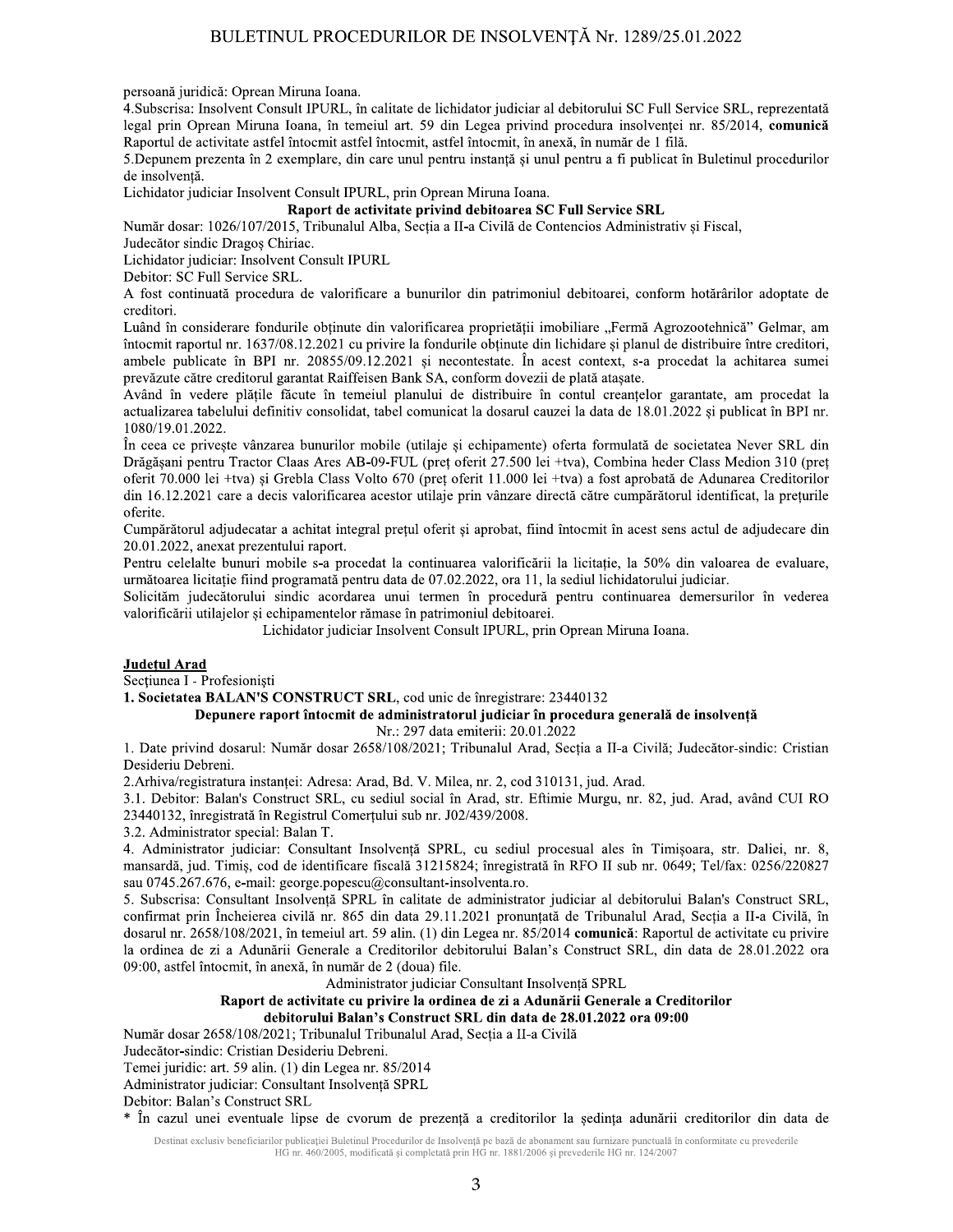28.01.2022, Adunarea Generală a Creditorilor va fi reconvocată în data de 04.02.2022, ora 09:00, la sediul procesual al administratorului judiciar, cu aceeași ordine de zi..

Ordinea de zi a Adunării Generale a Creditorilor debitorului BALAN'S CONSTRUCT SRL din data de 28.01.2022 ora 09:00 și 04.02.2022 ora 09:00, este următoarea:

(1). Prezentarea rezultatului inventarierii bunurilor din averea debitorului Balan's Construct SRL.

(2). Numirea și stabilirea remunerației expertului evaluator, în vederea determinării valorii de piață și a valorii de vânzare forțată a bunurilor mobile aflate în patrimoniul debitoarei debitorului Balan's Construct SRL, de tipul autovehicule si utilaje, conform ofertelor anexate.

În continuare se analizează punctele de pe ordinea de zi, după cum urmează:

(1). Prezentarea rezultatului inventarierii bunurilor din averea debitorului BALAN'S CONSTRUCT SRL.

Conform Procesului-verbal de inventariere nr. 1490/22.10.2021, (ANEXA 1) în averea debitorului BALAN'S CONSTRUCT SRL au fost identificate urmatoarele active grevate de cauze de preferință în favoarea creditorului DGRFP TIMISOARA prin AJFP ARAD ce deține o creanță cu rangul de preferință prevăzut de disp. art. 159 pct. 3 din Legea 85/2014 în cuantum de 606.640 lei conform Aviz de ipoteca mobiliara nr. 2020-09301604319002-BOP conform Procesului verbal de sechestru asigurător pentru bunuri mobile nr. ARGJDEJ 15697/29.09.2020 instituit pentru suma de 606.604 lei asupra următoarelor bunurilor mobile

Model Autoturism MERCEDES-BENZ VITO 639/2, serie șasiu WDF369703D3790235, an fabricație 2013, nr. înmatriculare AR-40- BLN - 1 buc.;

Model Autoutilitară MERCEDES-BENZ, ATEGO 1828, serie șasiu WDB9525031K584415, an fabricație 2001, nr înmatriculare AR-50- BLN -1 buc.;

Model Autoturism OPEL VIVARO X 83, serie șasiu WOLJ7B7BSCV606549, an fabricație 2011, nr. înmatriculare AR-33- BLN- 1 buc.;

Model Autoutilitară NISSAN NAVARAD22 CPUD22, serie șasiu JN1CPUD22U0083687, an fabricație 2003, nr. înmatriculare AR-66- BLN-1 buc.;

Model Autoutilitară VOLKSWAGEN CRAFTER 2FJE2, serie șasiu WV1ZZZ2FZ67002064, an fabricație 2006, nr, înmatriculare AR-44- BLN -1 buc.;

Mode! Autoturism RENAUL TRAFIC JL JLBHB6, serie șasiu VF1JLBHB67V292747, an fabricație 2013, nr, înmatriculare AR-55- 8LN -1 buc.;

- Laptop DELL-1 buc/.
- Mobilier Holiday -1 buc.
- $\overline{a}$ Mașicâ de înșurubat ASCM -1 buc
- Mașina de găurit insurubat -1 buc

Rampe încărcare — 2 buc,

Conform Procesului-verbal de sechestrul pentru bunuri mobile antementionat întocmit de A.J.F.P. Arad prin Serviciul Administrare Venituri Contribuabili Mijlocii – Compartimentul Executare Silită, Insolvabilitate și Răspundere Solidară, o parte din bunurile debitorului SC BALAN'S CONSTRUCT SRL au fost lăsate în custodia dl. Balan T..

- creditorul BT LEASING TRANSILVANIA I.F.N. SA detine o creantă cu rangul de preferință prevăzut de disp. art. 159 pct. 3 din Legea 85/2014 în cuantum de 3218,54 lei reprezintă creanța născută înainte de deschiderea procedurii (facturi scadente și neachitate reprezentând preț al folosinței bunurilor) la acestea se adauga o creanța nescadenta în cuantum de 144.463,96 lei asupra următoarelor bunuri următoarele bunuri:

- Auto: PEUGEOT 308 Serie: VF3LPHNPJLS143576

- Auto: VW TIGUAN Serie: WVGZZZ5NZFW036139,

Pentru a da eficiență dispozitiilor art. 103 din Legea 85/2014 se impune efectuarea evaluării garanțiilor deținute de cei doi creditori garantați, în acest sens administratorul judiciar a luat măsura publicării unui anunț în ziarul Național din data de 13.12.2021 de selectie a unui evaluator membru ANEVAR cu misiunea determinării valorii de piată si a valorii de vânzare fortată a bunurilor mobile aflate în patrimoniul debitoarei de tipul autovehicule și utilaie. Ofertele cu privire la efectuarea raportului de evaluare pentru bunurile imobile descrise anterior trebuie să cuprindă onorariul solicitat și termenul de efectuare a raportului de evaluare. Ofertele sau Informatii suplimentare pot fi transmise/solicitate la adresa de e-mail office@consultant-insolventa.ro sau Fax 0256220827 sau direct la sediul din Timisoara, str. Daliei, nr. 8, mansardă, jud. Timiș, până la data de 28.12.2021, ora 17<sup>00</sup>.(ANEXA 2)

Propunerea administratorului judiciar cu privire la pct. 1 de pe ordinea de zi:

Acest punct este pentru informarea creditorilor și nu necesită exprimarea unui vot în Adunarea Generală a Creditorilor.

(2). Numirea și stabilirea remunerației expertului evaluator, în vederea determinării valorii de piață și a valorii de vânzare forțată a bunurilor mobile aflate în patrimoniul debitoarei debitorului Balan's Construct SRL, de tipul autovehicule și utilaje, conform ofertelor anexate.

În vederea evaluării bunurilor mobile din averea debitorului BALAN'S CONSTRUCT SRL, administratorul judiciar a notificat și a solicitat oferte de servicii din partea evaluatorilor autorizați pentru ca aceste oferte să fie supuse aprobării Adunării Generale a Creditorilor.

Anunțul privind organizarea selecției de oferte în vederea angajării unui expert evaluator membru ANEVAR, în vederea evaluării bunului mobil și expunerii acestuia pe piață, a fost publicat în ziarul Național din data de 13.12.2021.

Până la data convocării acestei Adunări Generale a Creditorilor debitorului BALAN'S CONSTRUCT SRL, au fost depuse – transmise prin e-mail-ul administratorului judiciar următoarele oferte de evaluare, anexate la acest raport:

Destinat exclusiv beneficiarilor publicației Buletinul Procedurilor de Insolvență pe bază de abonament sau furnizare punctuală în conformitate cu prevederile HG nr. 460/2005, modificată și completată prin HG nr. 1881/2006 și prevederile HG nr. 124/2007